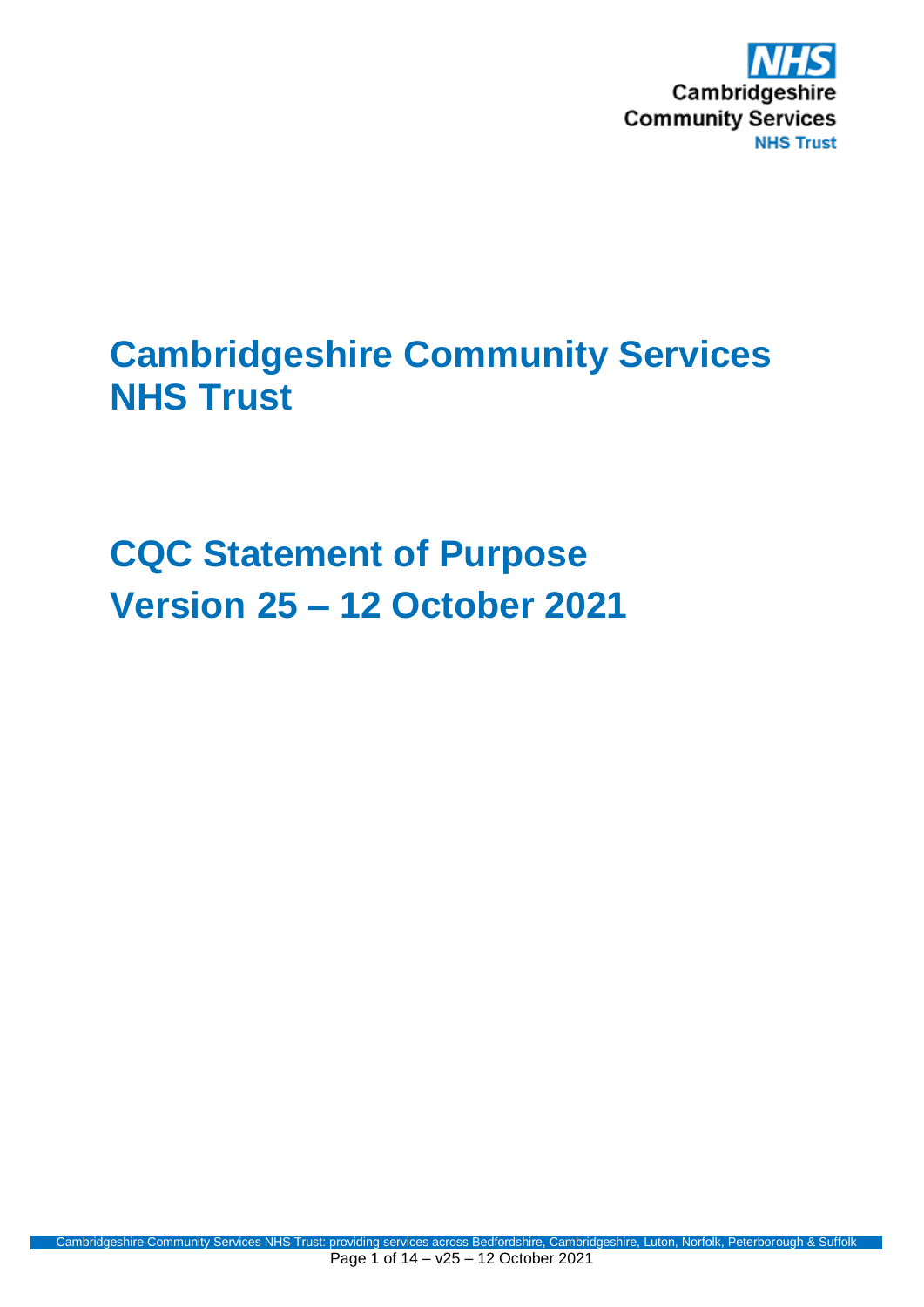| <b>Name of Service provider:</b><br>Address:   | <b>Cambridgeshire Community Services NHS Trust</b><br>Units 7 & 8 Meadow Park<br>Meadow Lane<br>St Ives<br>Cambridgeshire<br><b>PE27 4LG</b> |
|------------------------------------------------|----------------------------------------------------------------------------------------------------------------------------------------------|
| <b>Telephone Number:</b>                       | 0300 555 6655                                                                                                                                |
| Website:                                       | http://www.cambscommunityservices.nhs.uk                                                                                                     |
| <b>NHS Trust Code:</b>                         | <b>RYV</b>                                                                                                                                   |
| Nominated Person to whom CQC<br>serve Notices: | Kate Howard - Chief Nurse                                                                                                                    |

| Date approved                  |
|--------------------------------|
|                                |
| April 2015                     |
| <b>July 2015</b>               |
|                                |
|                                |
|                                |
| September 2015                 |
| November 2015                  |
| V5 draft for                   |
| submission to                  |
| CQC re location<br>removal for |
|                                |
|                                |
| <b>V6 April 2016</b>           |
| Board approved                 |
|                                |
|                                |
|                                |
|                                |
|                                |
|                                |
|                                |
|                                |
|                                |
|                                |
|                                |
|                                |
|                                |
|                                |
| November 2016                  |
| November 2016                  |
| May 2017                       |
|                                |
|                                |
|                                |
| RYVY <sub>2</sub>              |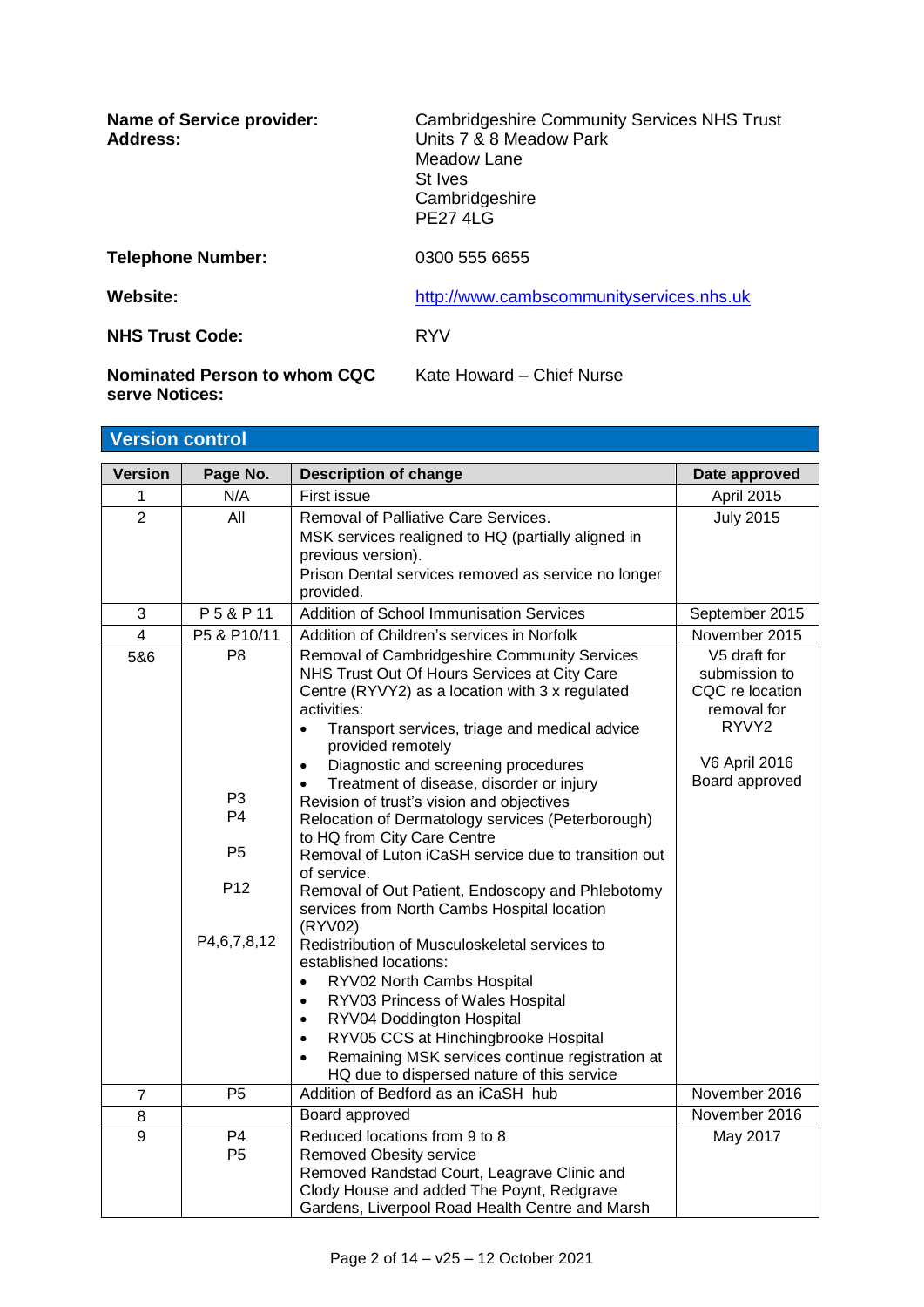| <b>Version</b> | Page No.                          | <b>Description of change</b>                                                                              | Date approved  |
|----------------|-----------------------------------|-----------------------------------------------------------------------------------------------------------|----------------|
|                |                                   | Farm Health Centre                                                                                        |                |
|                | P7                                | Added MSK Physiotherapy to Brookfields location                                                           |                |
|                |                                   | Removed reference to Family Nurse Partnership,                                                            |                |
|                |                                   | Health Visiting, School Nursing and Healthy Schools                                                       |                |
|                |                                   | Programme and replaced with 0-19 services (HCP)                                                           |                |
|                | P <sub>10</sub>                   | Removed Respite House location RYV X7                                                                     |                |
|                | P11-13                            | Removed Luton Drugs Service and Respite House                                                             |                |
|                |                                   | Added MSK to Brookfields Site                                                                             |                |
|                |                                   | Removed reference to Family Nurse Partnership,                                                            |                |
|                |                                   | Health Visiting, and School Nursing and replaced                                                          |                |
|                |                                   | with 0-19 services (HCP)                                                                                  |                |
| 9.1            | P <sub>2</sub>                    | Updated Nominated Individual to J Sirett                                                                  | May 2017       |
|                | All                               | Footer and logo updated                                                                                   |                |
| 10             | P <sub>5</sub>                    | Removed reference to Dermatology (Peterborough)                                                           | September 2017 |
|                |                                   | from Head Quarters location (RYV61).                                                                      |                |
|                | P7                                | Added Emotional Health & Wellbeing Service to                                                             |                |
|                |                                   | Head Quarters location (RYV61), Children & Young                                                          |                |
|                |                                   | People Community Service.                                                                                 |                |
|                | P <sub>8</sub>                    | Removed reference to Outpatient Services at both                                                          |                |
|                |                                   | Doddington Hospital (RYV04) and Princess of Wales                                                         |                |
|                |                                   | Hospital, Ely (RYV03).                                                                                    |                |
|                | P <sub>10</sub>                   | Amended CQC ID for Dental Access Centre from                                                              |                |
|                |                                   | RYVY3 to RYVA8.                                                                                           |                |
| 11             | P <sub>12</sub><br>P <sub>5</sub> | Amended summary table to reflect above changes.<br>Removed 2 x bases from list and list of services       | May 2018       |
|                |                                   | amended to include Bedfordshire based services.                                                           |                |
|                | P7                                | Children and Young Peoples services list revised                                                          |                |
|                | P11                               | <b>Updated table</b>                                                                                      |                |
| 12             | P <sub>2</sub>                    | Chief Nurse's name updated.                                                                               | November 2018  |
|                | P <sub>5</sub>                    | Clarity provided around geography covered by                                                              |                |
|                |                                   | Location 1 (Head Quarters).                                                                               |                |
|                | P <sub>5</sub>                    | Clarity provided for MSK Physiotherapy locations.                                                         |                |
|                | P <sub>5</sub>                    | Paediatric Dietetics moved to Children & Young                                                            |                |
|                |                                   | People Community Services section on page 7.                                                              |                |
|                | P5                                | Location and building names removed from 'Adult                                                           |                |
|                |                                   | Services' section.                                                                                        |                |
|                | P <sub>6</sub>                    | Community Dental Services section updated to                                                              |                |
|                |                                   | provide clarity around Out of Hours Dental Services                                                       |                |
|                |                                   | listed under Location 1 and list of Dental Service                                                        |                |
|                |                                   | locations updated.                                                                                        |                |
|                | P <sub>6</sub>                    | Clarification provided around which locations have an                                                     |                |
|                |                                   | out of hours service.                                                                                     |                |
|                | P <sub>6</sub>                    | Dunstable added to the list of locations for iCaSH                                                        |                |
|                |                                   | Services.                                                                                                 |                |
|                | P <sub>10</sub>                   | Clarification regarding out of hours service added to                                                     |                |
|                | P11                               | Dental Access Centre, Wisbech (Location 6).                                                               |                |
|                |                                   | Clarification regarding out of hours service added to<br>Dental Access Centre, Peterborough (Location 8). |                |
|                | P11                               | Reference to Minor Oral Surgery Service run by                                                            |                |
|                |                                   | another dental provider has been removed as it is                                                         |                |
|                |                                   | now carried out at this location (Location 8)                                                             |                |
|                | P12-14                            | Registered locations and regulated activities table                                                       |                |
|                |                                   | updated.                                                                                                  |                |
| 13             | P <sub>8</sub>                    | Added Community Paediatrics and Children's                                                                | March 2019     |
|                |                                   | Community Eye Service to the list of services under                                                       |                |
|                |                                   | Children and Young People Community Services                                                              |                |
|                |                                   | (Location 1: Head Quarters RYV61).                                                                        |                |
|                |                                   | Removed reference to Hard to Reach and Hospital                                                           |                |
|                |                                   | Liaison Services from services listed under Children                                                      |                |
|                |                                   | and Young People Community Services (Location 1:                                                          |                |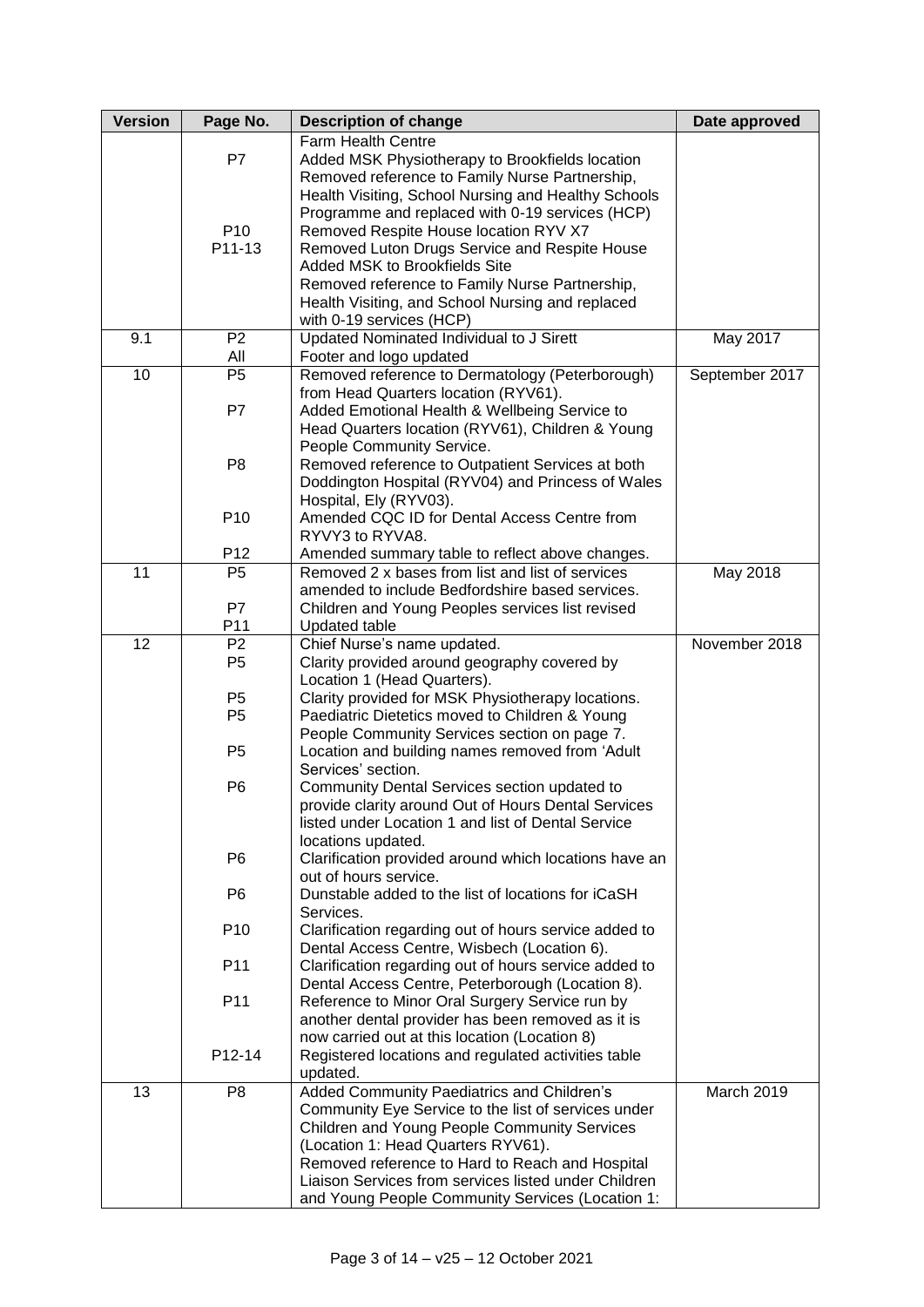| <b>Version</b> | Page No.          | <b>Description of change</b>                                    | Date approved    |
|----------------|-------------------|-----------------------------------------------------------------|------------------|
|                |                   | Head Quarters RYV61).                                           |                  |
|                | P <sub>10</sub>   | Removed reference to the following services from                |                  |
|                |                   | Location 7 (Cambridgeshire Community Services at                |                  |
|                |                   | Hinchingbrooke Hospital RYV05):                                 |                  |
|                |                   | Holly Ward (children's inpatient service)                       |                  |
|                |                   | Children's outpatient clinics                                   |                  |
|                | P11               | Special Care Baby Unit (SCBU)                                   |                  |
|                |                   | Added Children's Community Eye Service to the<br>summary table. |                  |
|                |                   | Removed Hard to Reach Service from the summary                  |                  |
|                |                   | table.                                                          |                  |
| 14             | P <sub>5</sub>    | Statement regarding number of locations amended                 | September 2019   |
|                |                   | from 8 to 7 to reflect removal of one location.                 |                  |
|                | P <sub>9</sub>    | Removed location RYV08 as service now relocated                 |                  |
|                |                   | to location RYV02.                                              |                  |
|                |                   | Added location RYV02 to Surgical Procedures                     |                  |
|                |                   | regulated activity.                                             |                  |
|                | P <sub>10</sub>   | Trust's own location reference numbers adjusted                 |                  |
|                |                   | accordingly.                                                    |                  |
|                | P <sub>13</sub>   | Registered locations and regulated activities table             |                  |
|                |                   | updated.                                                        |                  |
| 15             | P <sub>2</sub> ,5 | Change to provider address and phone number.                    | September 2019   |
|                | P6,11             | Change to address for location RYV61                            |                  |
|                |                   | (Headquarters) effective from 21 October 2019.                  |                  |
| 16.1           | P7,9,10           | Removal of Out of Hours Dental Service provision                | December 2019    |
|                |                   | from locations RYV61, RYV02 and RYVA8.                          |                  |
| 17             | $\overline{P}$    | Milton Keynes added to the list of locations for iCaSH          | March 2020       |
|                |                   | Services under location RYV61.                                  |                  |
|                |                   |                                                                 |                  |
|                |                   | Minor Oral Surgery, Kings Lynn, added to the list of            | March 2020       |
|                |                   | locations for Community Dental Services under                   |                  |
|                |                   | location RYV61.                                                 |                  |
| 18             | P <sub>2</sub>    | Change of nominated person to Kate Howard, Chief                | October 2020     |
|                |                   | Nurse.                                                          |                  |
|                | P7                | Special Care Dentistry, Ipswich and Bury St                     | October 2020     |
|                |                   | Edmunds added to the list of locations for                      |                  |
|                |                   | Community Dental Services under location RYV61.                 |                  |
| 19             | P <sub>8</sub>    | Addition of Covid-19 Mass Vaccination sites under               | November 2020    |
|                |                   | location RYV61.                                                 |                  |
| 20             | P <sub>8</sub>    | Addition of Covid-19 Mass Vaccination pod sites                 | January 2021     |
|                |                   | under location RYV61                                            |                  |
| 21             | P <sub>8</sub>    | Addition of Covid-19 Mass Vaccination sites under               | January 2021     |
|                |                   | location RYV61.                                                 |                  |
| 22             | P <sub>8</sub>    | Addition of new Covid-19 Mass Vaccination site                  | <b>June 2021</b> |
|                |                   | under location RYV61 (effective from 14 June 2021).             |                  |
|                | P <sub>8</sub>    | Removal of Covid-19 Mass Vaccination sites under                | <b>June 2021</b> |
|                |                   | location RYV61 due to closure of sites (effective from          |                  |
|                |                   | 14 June 2021).                                                  |                  |
| 23             | P <sub>8</sub>    | Removal of School Immunisation Service from                     | September 2021   |
|                |                   | location RYV61 due to transfer to new provider                  |                  |
|                |                   | (effective from 1 September 2021).                              |                  |
|                |                   |                                                                 |                  |
|                | P <sub>12</sub>   | Removal of School Immunisation Service from the                 | September 2021   |
|                |                   | summary table.                                                  |                  |
| 24             | P <sub>9</sub>    | Removal of Covid-19 Mass Vaccination site (Old Law              | September 2021   |
|                |                   | Courts, Lowestoft) from location RYV61 (effective               |                  |
|                |                   | from 8 August 2021) due to closure.                             |                  |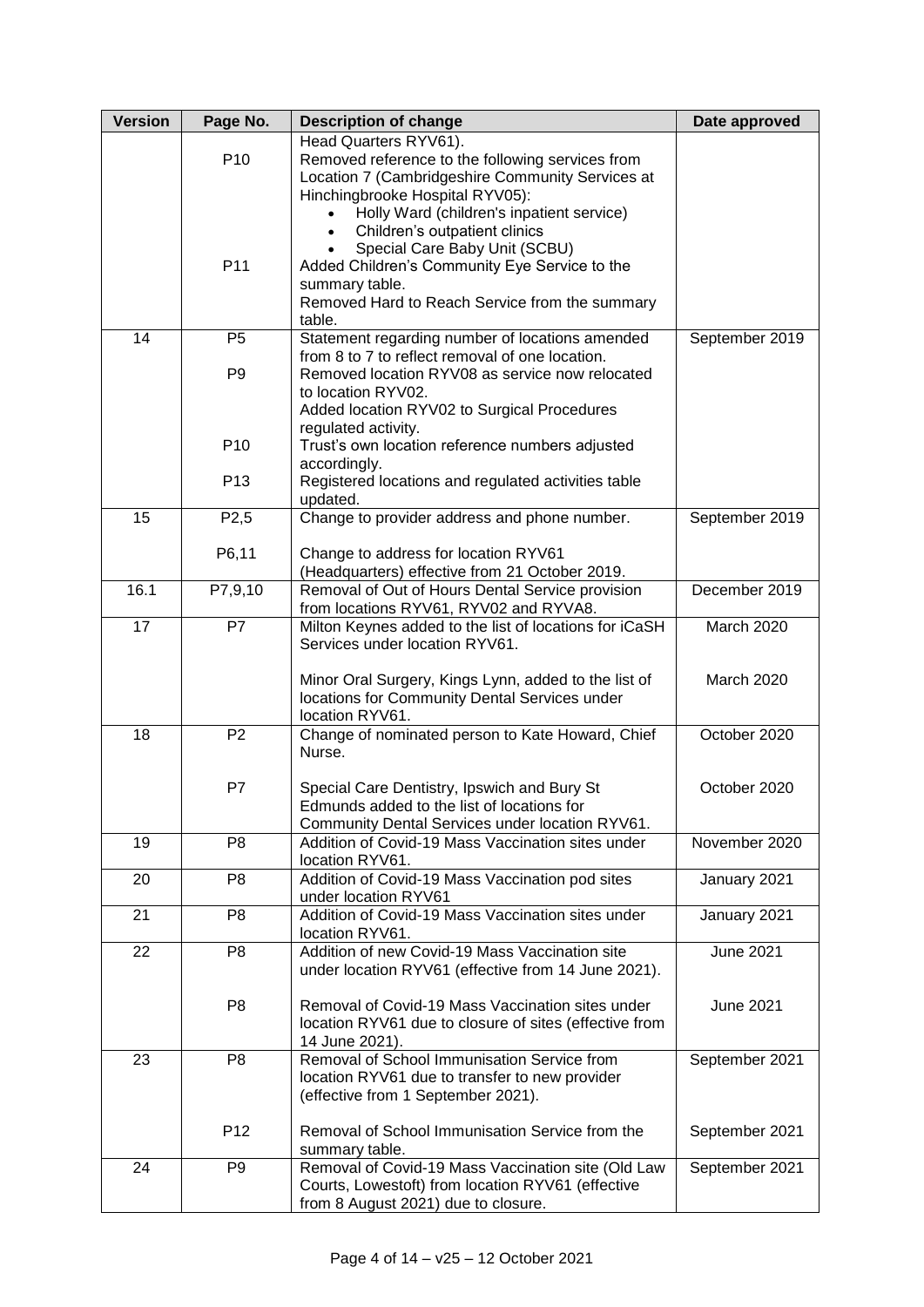| <b>Version</b> | Page No.       | <b>Description of change</b>                                                                                                                                                                                                                                                                                                                                                                                                                                   | Date approved  |
|----------------|----------------|----------------------------------------------------------------------------------------------------------------------------------------------------------------------------------------------------------------------------------------------------------------------------------------------------------------------------------------------------------------------------------------------------------------------------------------------------------------|----------------|
|                | P <sub>9</sub> | Removal of Covid-19 Mass Vaccination site (Corn<br>Exchange, King's Lynn) from location RYV61<br>(effective from 20 August 2021) due to move to<br>alternative site.                                                                                                                                                                                                                                                                                           | September 2021 |
|                | P <sub>9</sub> | Addition of new Covid-19 Mass Vaccination site<br>(Shakespeare's Barn, King's Lynn) under location<br>RYV61 (effective from 25 August 2021).                                                                                                                                                                                                                                                                                                                   | September 2021 |
| 25             | P <sub>9</sub> | Removal of the following Covid-19 Mass Vaccination<br>sites, location RYV61:<br>Cherry Hinton Village Leisure Centre, Cambridge<br>due to closure (3 October 2021).<br>Peterborough City Care Centre, Peterborough,<br>$\bullet$<br>due to closure (7 November 2021) and relocation<br>to new premises (see below).<br>Peterborough East of England Showground due<br>$\bullet$<br>to closure (17 October 2021) and relocation to<br>new premises (see below). | October 2021   |
|                | P <sub>9</sub> | Addition of new Covid-19 Mass Vaccination site<br>(Queensgate Shopping Centre, Peterborough) under<br>location RYV61 (effective from 18 October 2021).                                                                                                                                                                                                                                                                                                         | October 2021   |
|                | P <sub>9</sub> | Update to SOP v24:<br>Amendment to closure date of Covid-19 Mass<br>Vaccination site (Old Law Courts, Lowestoft -<br>location RYV61) which closed permanently on<br>2 October 2021. CQC notified by email dated<br>12 October 2021.                                                                                                                                                                                                                            | October 2021   |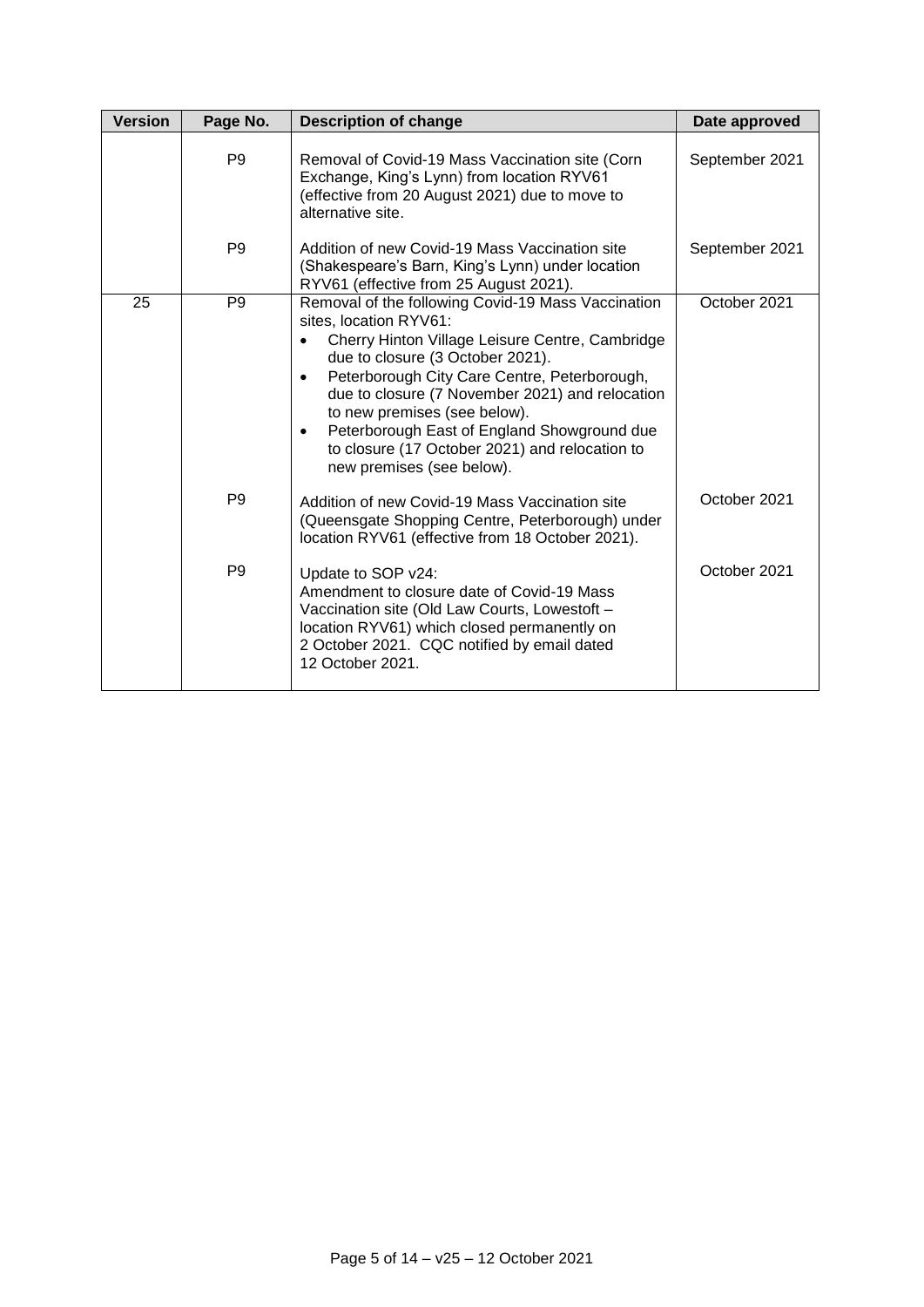#### **Vision and Mission**

Our vision is to provide high quality care through our excellent people.

Our mission is to improve the health and wellbeing of people across the diverse communities we serve.

### **Objectives**

Our objectives as a Trust are:

- **Provide outstanding care**
- **Collaborate with other organisations**
- **Be an excellent employer**
- **Be a sustainable organization**

### **Values**

- **H**onesty
- **E**mpathy
- **A**mbition
- **R**espect

Cambridgeshire Community Services NHS Trust is a provider of community health services serving the populations of Peterborough, Cambridgeshire, Luton, Suffolk, Norfolk and Bedfordshire.

Cambridgeshire Community Services NHS Trust has 7 registered locations. Our Head Quarters is Units 7 & 8 Meadow Park, Meadow Lane, St. Ives, Cambridgeshire PE27 4LG.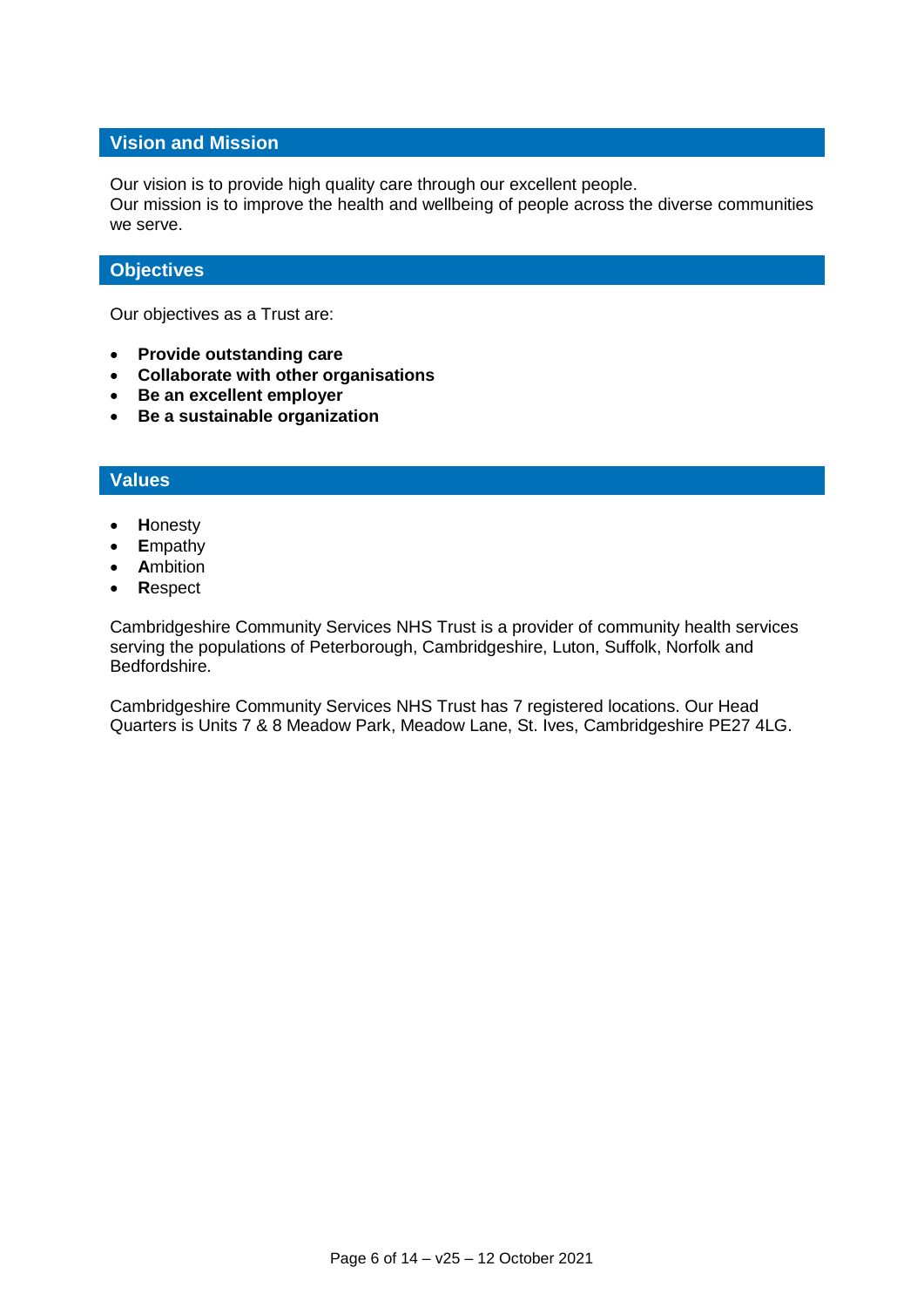## **LOCATIONS**

| <b>Location 1:</b>                                                   |                                                                                                                                                                                                                                                                                                                                                                                                                                                                                                 |
|----------------------------------------------------------------------|-------------------------------------------------------------------------------------------------------------------------------------------------------------------------------------------------------------------------------------------------------------------------------------------------------------------------------------------------------------------------------------------------------------------------------------------------------------------------------------------------|
| CQC ID: RYV61                                                        |                                                                                                                                                                                                                                                                                                                                                                                                                                                                                                 |
| <b>Name of location</b>                                              | <b>Head Quarters</b>                                                                                                                                                                                                                                                                                                                                                                                                                                                                            |
| <b>Address line 1</b>                                                | <b>Units 7 &amp; 8</b>                                                                                                                                                                                                                                                                                                                                                                                                                                                                          |
| <b>Address line 2</b>                                                | Meadow Lane                                                                                                                                                                                                                                                                                                                                                                                                                                                                                     |
| <b>Address line 3</b>                                                | St Ives                                                                                                                                                                                                                                                                                                                                                                                                                                                                                         |
| <b>Address line 4</b>                                                | Cambridgeshire                                                                                                                                                                                                                                                                                                                                                                                                                                                                                  |
| <b>Address line 5</b>                                                | <b>PE27 4LG</b>                                                                                                                                                                                                                                                                                                                                                                                                                                                                                 |
| <b>Brief description of</b><br><b>location</b>                       | Units 7 & 8 Meadow Lane is the Head Quarters located in the centre of<br>St Ives, Cambridgeshire and is registered to provide the regulated activities<br>listed below.                                                                                                                                                                                                                                                                                                                         |
|                                                                      | <b>Family planning services</b><br>Treatment of disease, disorder or injury<br>Surgical procedures<br>Diagnostic and screening procedures<br>Personal care                                                                                                                                                                                                                                                                                                                                      |
|                                                                      | A wide range of healthcare services, including the following, are registered at<br>Head Quarters and provided across Bedfordshire, Cambridgeshire, Luton,<br>Peterborough, Norfolk and Suffolk.                                                                                                                                                                                                                                                                                                 |
| <b>Musculo-Skeletal</b><br>(MSK)<br>Physiotherapy<br><b>Services</b> | A range of MSK Services are provided across the Cambridgeshire and<br>Peterborough region. Those not listed below are registered at individual<br>locations where relevant.<br>Musculoskeletal Physiotherapy (Peterborough)                                                                                                                                                                                                                                                                     |
| <b>Adult Services</b>                                                | A further range of adult healthcare services and expert advice are registered at<br>Head Quarters and provided from Luton and Bedfordshire:                                                                                                                                                                                                                                                                                                                                                     |
|                                                                      | The following services are provided:                                                                                                                                                                                                                                                                                                                                                                                                                                                            |
|                                                                      | <b>Bedfordshire</b><br><b>Acquired Brain Injury Service</b><br>$\bullet$<br><b>Neuro-Rehabilitation Service</b><br>$\bullet$                                                                                                                                                                                                                                                                                                                                                                    |
|                                                                      | Luton<br>All aspects of the treatment and management of skin and soft tissue<br>$\bullet$<br>wounds including acute surgical wounds, pressure ulcers and all forms of<br>leg ulceration<br><b>Cancer and Palliative Care</b><br>$\bullet$<br><b>Community Nursing services</b><br>$\bullet$<br>Community Specialist Nurses i.e. Diabetes, Parkinson's, Respiratory,<br>$\bullet$<br>Deep Vein Thrombosis & Anticoagulation service<br>Haemoglobinopathy<br>$\bullet$<br>Phlebotomy<br>$\bullet$ |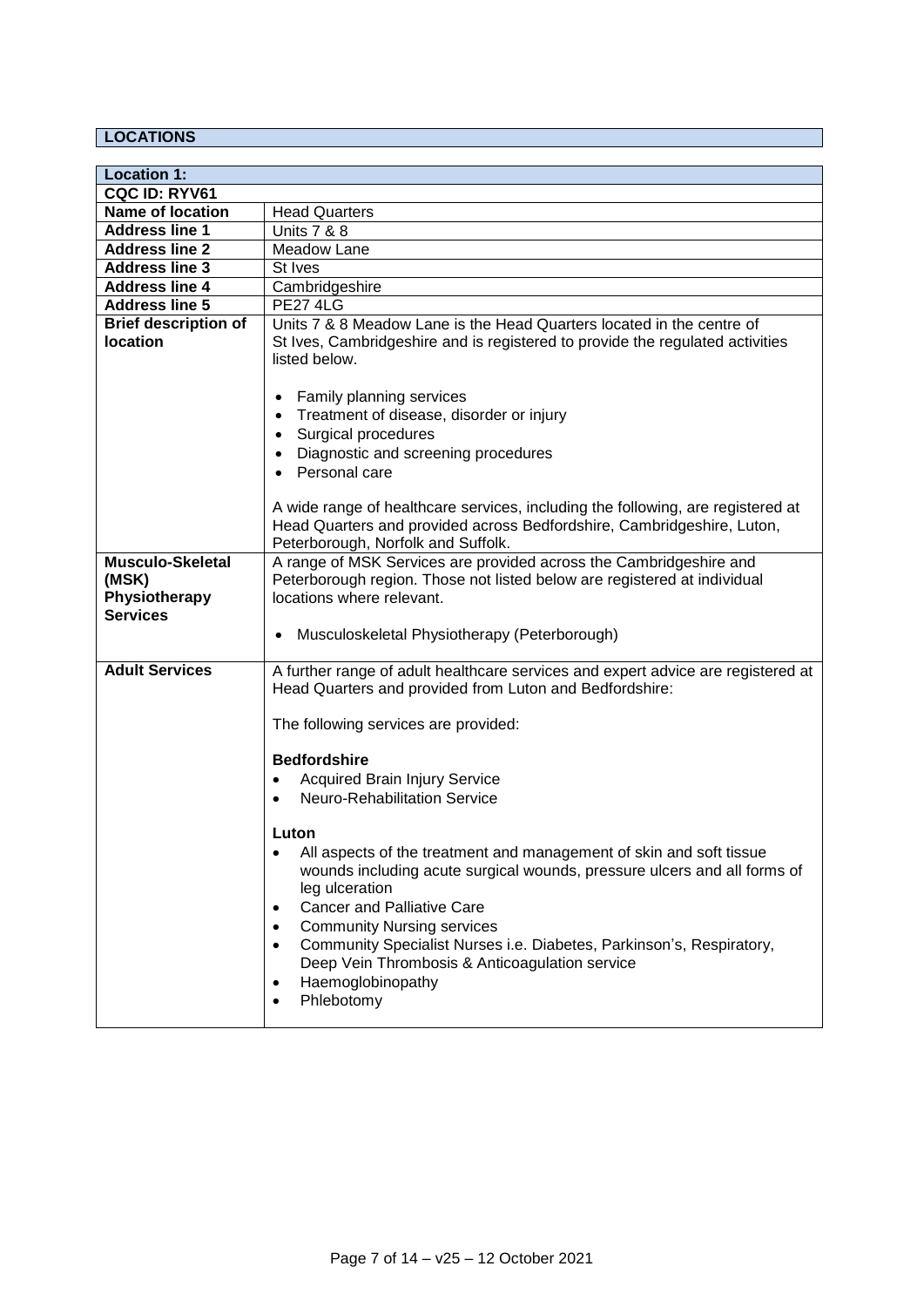| <b>Location 1:</b>                                                                        |                                                                                                                                                                                                                                                                                                                                                                                                                                                                                                                                                                                                                                                                                                                                                                                                                                                                                                                                                                                     |
|-------------------------------------------------------------------------------------------|-------------------------------------------------------------------------------------------------------------------------------------------------------------------------------------------------------------------------------------------------------------------------------------------------------------------------------------------------------------------------------------------------------------------------------------------------------------------------------------------------------------------------------------------------------------------------------------------------------------------------------------------------------------------------------------------------------------------------------------------------------------------------------------------------------------------------------------------------------------------------------------------------------------------------------------------------------------------------------------|
| <b>Community Dental</b><br><b>Services</b>                                                | Community Dental Services, registered at Head Quarters, are provided from:                                                                                                                                                                                                                                                                                                                                                                                                                                                                                                                                                                                                                                                                                                                                                                                                                                                                                                          |
|                                                                                           | Addenbrooke's Hospital, Cambridge<br>$\bullet$<br>Brookfields Hospital, Cambridge<br>٠<br>Hinchingbrooke Hospital, Huntingdon<br>$\bullet$<br>Princess of Wales Hospital, Ely<br>$\bullet$<br>Peterborough City Hospital, Peterborough<br>$\bullet$<br>Newmarket Hospital, Suffolk<br>$\bullet$<br><b>Community Dental Services, Bury St Edmunds</b><br>$\bullet$<br>Minor Oral Surgery Services based in the Dental Access Centre, King's<br>$\bullet$<br>Lynn<br>Special Care Dentistry, Ipswich and Bury St Edmunds<br>$\bullet$<br>NB: The Dental Access Centres at Wisbech and Peterborough are registered<br>as their own location.<br>A home service is provided for those with profound disabilities who are unable<br>to attend dental premises. Dental public health work also takes place at many                                                                                                                                                                        |
|                                                                                           | locations in the community including mental health wards and learning<br>disability group homes.                                                                                                                                                                                                                                                                                                                                                                                                                                                                                                                                                                                                                                                                                                                                                                                                                                                                                    |
| Integrated<br><b>Contraception and</b><br><b>Sexual Health</b><br><b>Services (iCaSH)</b> | Integrated Contraception and Sexual Health Services (iCaSH) are<br>registered at Head Quarters and are delivered by the Trust in a hub and spoke<br>model from:<br><b>Bedford</b><br>$\bullet$<br><b>Bury St Edmunds</b><br>$\bullet$<br>Cambridge<br>$\bullet$<br>Dunstable<br>$\bullet$<br><b>Great Yarmouth</b><br>$\bullet$<br>Huntingdon<br>$\bullet$<br>Ipswich<br>$\bullet$<br>King's Lynn<br>$\bullet$<br>Lowestoft<br>$\bullet$<br><b>Milton Keynes</b><br>Norwich<br>$\bullet$<br>Peterborough<br>Wisbech                                                                                                                                                                                                                                                                                                                                                                                                                                                                 |
| <b>Children and Young</b><br><b>People Community</b><br><b>Services</b>                   | Children and Young People Community Services are registered at Head<br>Quarters and delivered from a number of locations across Bedfordshire,<br>Cambridgeshire, Luton, Norfolk and Suffolk.<br>Services are provided by a number of teams, e.g. Community Consultant<br>Paediatricians who work in partnership with Community Children's Nurses,<br>therapists and other agencies.<br>The following services are provided:<br>0-19 years services (HCP)<br>$\bullet$<br>Children's Additional Needs - Community Nursing, Continuing Care,<br>Special Needs School Nursing, Specialist Nurses<br><b>Community Paediatrics</b><br>$\bullet$<br><b>Children's Community Nursing</b><br>$\bullet$<br><b>Children's Community Eye Service</b><br>$\bullet$<br><b>Community Paediatric Audiology</b><br>$\bullet$<br><b>Emotional Health &amp; Wellbeing Service</b><br>$\bullet$<br>Infant Feeding Team (Pre-school & breastfeeding)<br>$\bullet$<br>Looked After Children<br>$\bullet$ |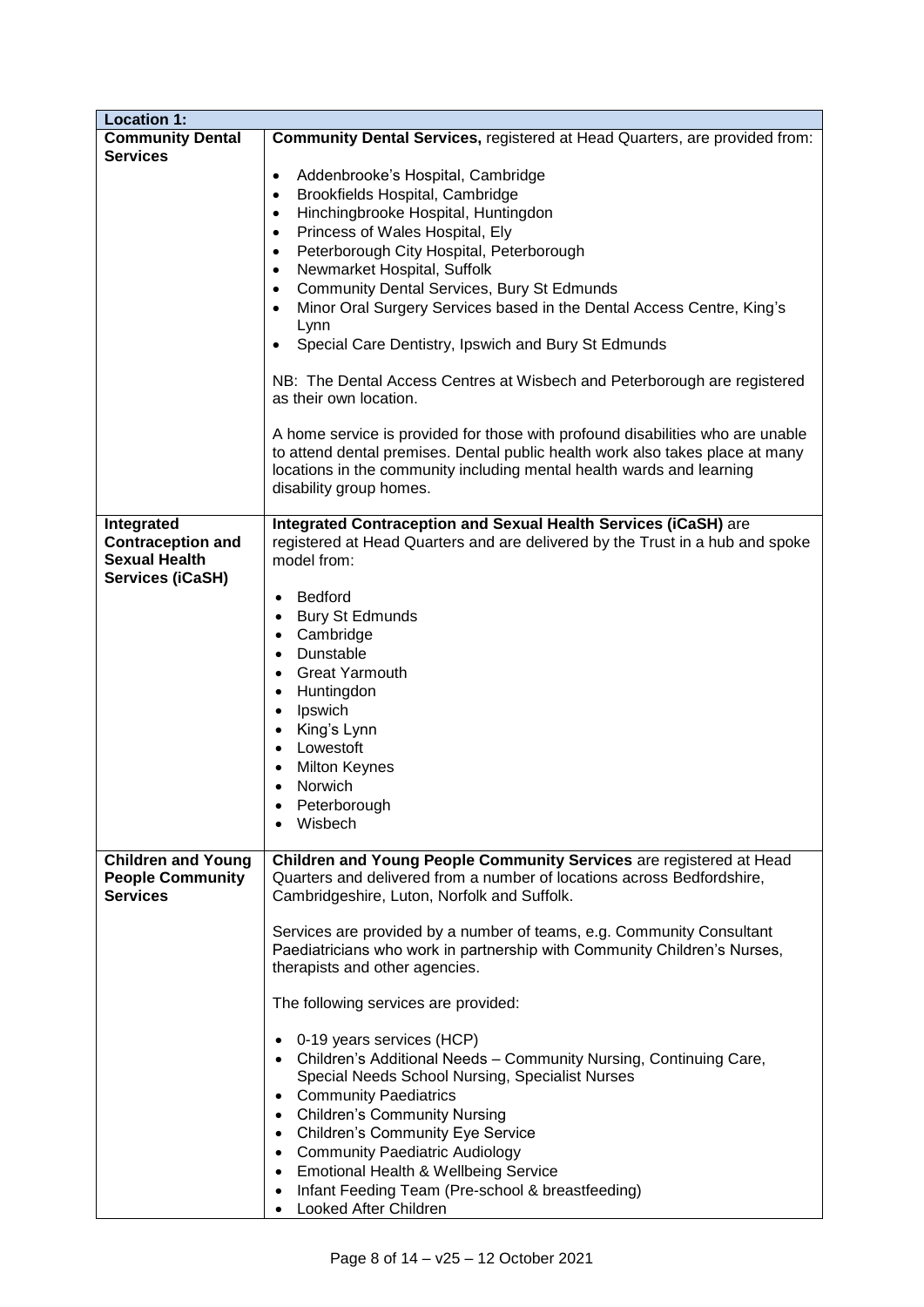| <b>Location 1:</b>              |                                                                                                                                                                                                                                                                                                                                                                                                                                                                                                                                                                                                                                                                                                                                                                                                                                                                                                                                                                                                                                                                                                                                                                                                                                                                                                                                                                                                                                                                                                                                                                                                             |
|---------------------------------|-------------------------------------------------------------------------------------------------------------------------------------------------------------------------------------------------------------------------------------------------------------------------------------------------------------------------------------------------------------------------------------------------------------------------------------------------------------------------------------------------------------------------------------------------------------------------------------------------------------------------------------------------------------------------------------------------------------------------------------------------------------------------------------------------------------------------------------------------------------------------------------------------------------------------------------------------------------------------------------------------------------------------------------------------------------------------------------------------------------------------------------------------------------------------------------------------------------------------------------------------------------------------------------------------------------------------------------------------------------------------------------------------------------------------------------------------------------------------------------------------------------------------------------------------------------------------------------------------------------|
| <b>Covid-19 Mass</b>            | • Paediatric Dietetics<br>• Paediatric Physiotherapy and Occupational Therapy<br>• Paediatric Speech and Language Therapy<br>Vision, Hearing Screening and National Child Measurement Programme<br>Youth Offending Team<br>Covid-19 Mass Vaccination Clinics are registered at Head Quarters and                                                                                                                                                                                                                                                                                                                                                                                                                                                                                                                                                                                                                                                                                                                                                                                                                                                                                                                                                                                                                                                                                                                                                                                                                                                                                                            |
| <b>Vaccination</b><br>Programme | delivered from the following locations:<br>Castle Quarter, Norwich<br>$\bullet$<br>City Care Centre, Peterborough (to close 7 November 2021)<br>$\bullet$<br>Norwich Community Hospital, Norwich<br>$\bullet$<br>Covid-19 Mass Vaccination Pods are registered at Head Quarters and<br>delivered from the following locations:<br><b>Cambridgeshire &amp; Peterborough</b><br>Peterborough United Football Club, Peterborough<br>$\bullet$<br>30 Grafton Centre, Cambridge<br>$\bullet$<br>Chesterton Indoor Bowls Club, Cambridge<br>$\bullet$<br>Cherry Hinton Village Leisure Centre, Cambridge (closed 3 October 2021)<br>$\bullet$<br>Horsefair Supermarket, Wisbech<br>$\bullet$<br>Oak Tree Centre, Huntingdon<br>$\bullet$<br>East of England Showground, Peterborough (to close 17 October 2021)<br>$\bullet$<br>Oliver Cromwell Hotel, March<br>$\bullet$<br>Dolphin Hotel, St Ives<br>$\bullet$<br>The Guildhall, Cambridge<br>$\bullet$<br>The Hive, Ely<br>$\bullet$<br>The Eatons Centre, Eaton Socon<br>$\bullet$<br>Queensgate Shopping Centre, Peterborough (opening 18 October 2021)<br>$\bullet$<br><b>Norfolk &amp; Waveney</b><br>Connaught Hall, Attleborough<br>$\bullet$<br>Oasis Leisure Centre, Hunstanton<br>$\bullet$<br>Brighthouse Market Gate, Great Yarmouth<br>$\bullet$<br>Beetley Ward, Dereham Hospital, Dereham<br>$\bullet$<br>Lescalles Ward, Kelling Hospital, Holt<br>$\bullet$<br>Shakespeare's Barn, King's Lynn<br>$\bullet$<br>Paddock Road Surgery, Harleston<br>$\bullet$<br>The Green Britain Centre, Swaffham<br>$\bullet$<br>Acle Recreation Centre, Acle |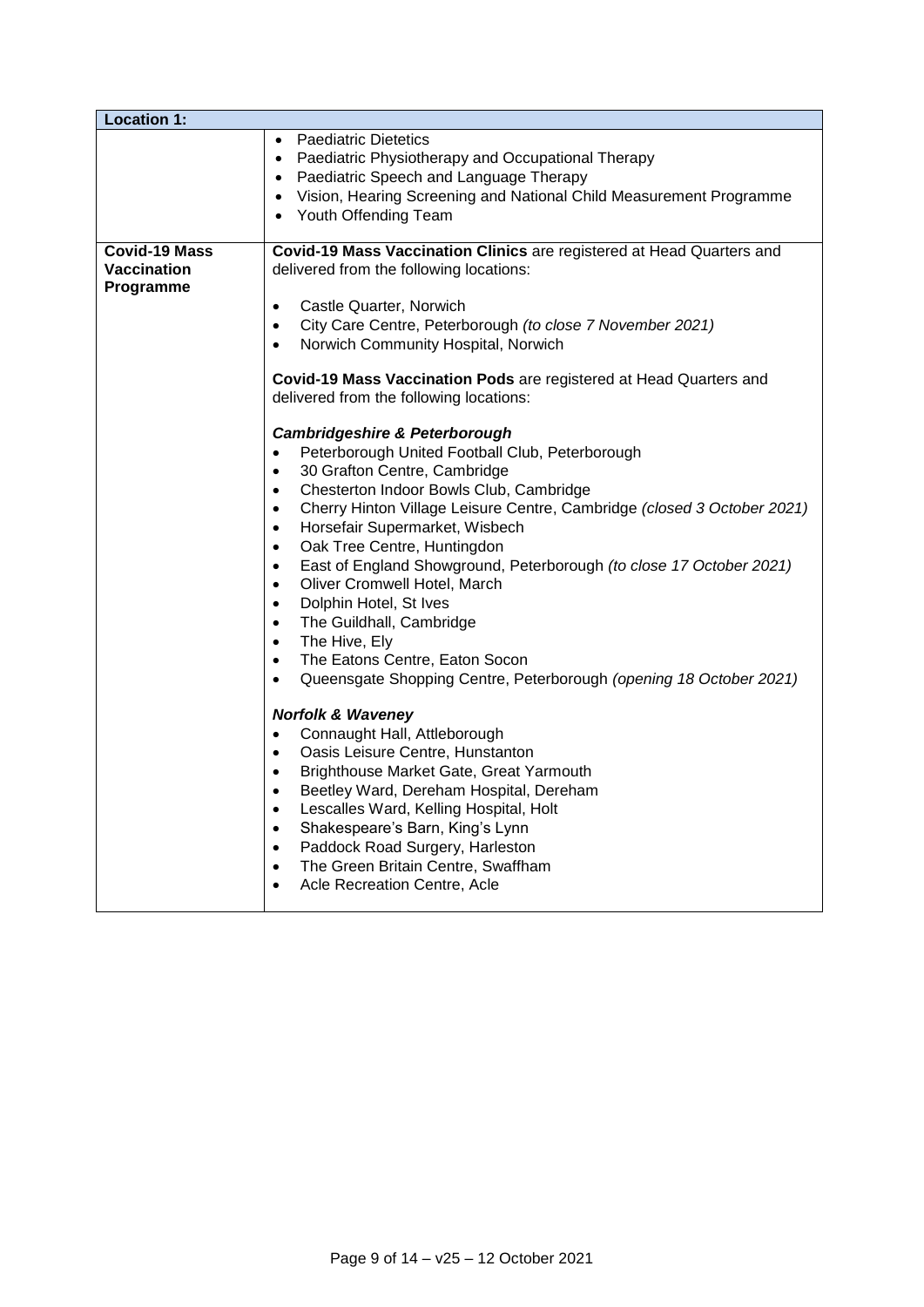| <b>Location 2:</b>          |                                                                                                                                                                                   |
|-----------------------------|-----------------------------------------------------------------------------------------------------------------------------------------------------------------------------------|
| <b>CQC ID: RYV01</b>        |                                                                                                                                                                                   |
| Name of location            | <b>Brookfields Hospital</b>                                                                                                                                                       |
| <b>Address line 1</b>       | 351 Mill Road                                                                                                                                                                     |
| <b>Address line 2</b>       | Cambridge                                                                                                                                                                         |
| <b>Address line 3</b>       | Cambridgeshire                                                                                                                                                                    |
| <b>Address line 4</b>       | CB <sub>1</sub> 3DF                                                                                                                                                               |
| <b>Brief description of</b> | Brookfields Hospital is a community hospital site registered to provide the                                                                                                       |
| <b>location</b>             | following regulated activities:                                                                                                                                                   |
|                             | Treatment of disease, disorder or injury<br>Diagnostic and screening procedures<br>The following services are provided:<br>Dental services<br>Musculoskeletal Physiotherapy (MSK) |

| <b>Location 3:</b>          |                                                                                                                                                                                              |
|-----------------------------|----------------------------------------------------------------------------------------------------------------------------------------------------------------------------------------------|
|                             |                                                                                                                                                                                              |
| <b>CQC ID: RYV03</b>        |                                                                                                                                                                                              |
| Name of location            | <b>Princess of Wales Hospital</b>                                                                                                                                                            |
| <b>Address line 1</b>       | Lynn Road                                                                                                                                                                                    |
| <b>Address line 2</b>       | Ely                                                                                                                                                                                          |
| <b>Address line 3</b>       | Cambridgeshire                                                                                                                                                                               |
| <b>Address line 4</b>       | CB6 1DN                                                                                                                                                                                      |
| <b>Brief description of</b> | The Princess of Wales Hospital site is registered to provide the following                                                                                                                   |
| <b>location</b>             | regulated activities:                                                                                                                                                                        |
|                             | Treatment of disease, disorder or injury<br>Diagnostic and screening procedures<br>The following services are provided:<br>Musculoskeletal Physiotherapy (MSK)<br>The Oliver Zangwill Centre |

| <b>Location 4:</b>                             |                                                                                                                                                                                                                                                                                                                                                                                                                                                                                                                                                 |
|------------------------------------------------|-------------------------------------------------------------------------------------------------------------------------------------------------------------------------------------------------------------------------------------------------------------------------------------------------------------------------------------------------------------------------------------------------------------------------------------------------------------------------------------------------------------------------------------------------|
| <b>CQC ID: RYV02</b>                           |                                                                                                                                                                                                                                                                                                                                                                                                                                                                                                                                                 |
| Name of location                               | North Cambridgeshire Hospital                                                                                                                                                                                                                                                                                                                                                                                                                                                                                                                   |
| <b>Address line 1</b>                          | The Park                                                                                                                                                                                                                                                                                                                                                                                                                                                                                                                                        |
| <b>Address line 2</b>                          | Wisbech                                                                                                                                                                                                                                                                                                                                                                                                                                                                                                                                         |
| <b>Address line 3</b>                          | Cambridgeshire                                                                                                                                                                                                                                                                                                                                                                                                                                                                                                                                  |
| <b>Address line 4</b>                          | <b>PE13 3AB</b>                                                                                                                                                                                                                                                                                                                                                                                                                                                                                                                                 |
| <b>Brief description of</b><br><b>location</b> | North Cambs Hospital site is registered to provide the following regulated<br>activities:<br>Treatment of disease, disorder or injury<br>$\bullet$<br>Diagnostic and screening procedures<br>٠<br>Surgical procedures<br>The following services are provided:<br>Musculoskeletal Physiotherapy (MSK)<br>٠<br>Dental Access Centre. This service is available to patients requiring<br>$\bullet$<br>emergency dental treatment. The community service is a referral service<br>for special needs adults and children and for minor oral surgery. |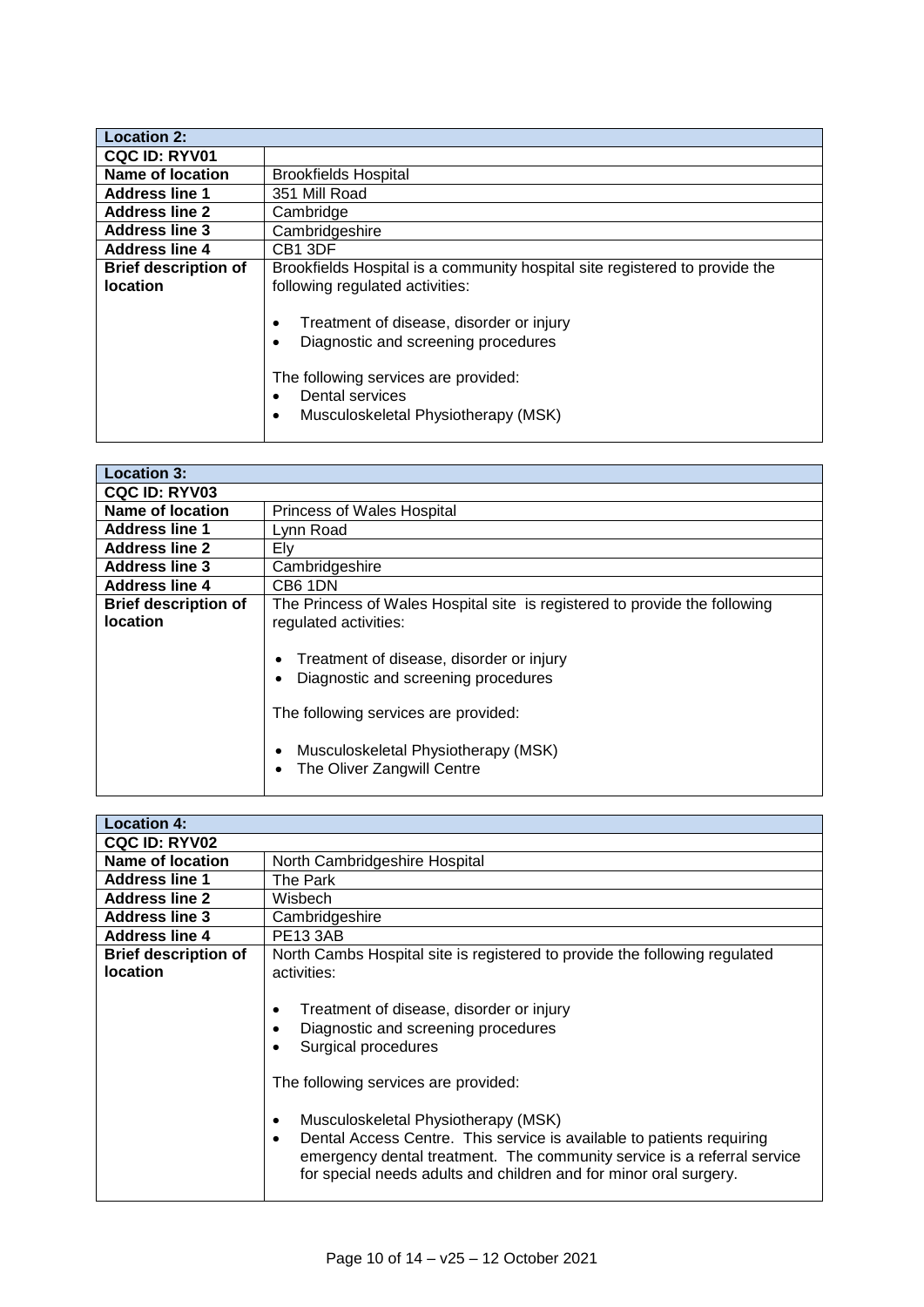| <b>Location 5:</b>                             |                                                                                                                                                                                                                                                                             |
|------------------------------------------------|-----------------------------------------------------------------------------------------------------------------------------------------------------------------------------------------------------------------------------------------------------------------------------|
| <b>CQC ID: RYV04</b>                           |                                                                                                                                                                                                                                                                             |
| Name of location                               | Doddington Hospital                                                                                                                                                                                                                                                         |
| <b>Address line 1</b>                          | Benwick Road                                                                                                                                                                                                                                                                |
| <b>Address line 2</b>                          | Doddington                                                                                                                                                                                                                                                                  |
| <b>Address line 3</b>                          | March                                                                                                                                                                                                                                                                       |
| <b>Address line 4</b>                          | Cambridgeshire                                                                                                                                                                                                                                                              |
| <b>Address line 5</b>                          | <b>PE15 0UG</b>                                                                                                                                                                                                                                                             |
| <b>Brief description of</b><br><b>location</b> | Doddington Community Hospital site is registered to provide the following<br>regulated activities:<br>Treatment of disease disorder or injury<br>Diagnostic and screening procedure services<br>The following services are provided:<br>Musculoskeletal Physiotherapy (MSK) |

| <b>Location 6:</b>                             |                                                                                                                                                                                                                                                                                                                               |
|------------------------------------------------|-------------------------------------------------------------------------------------------------------------------------------------------------------------------------------------------------------------------------------------------------------------------------------------------------------------------------------|
| <b>CQC ID: RYV05</b>                           |                                                                                                                                                                                                                                                                                                                               |
| Name of location                               | Cambridgeshire Community Services at Hinchingbrooke Hospital                                                                                                                                                                                                                                                                  |
| <b>Address line 1</b>                          | Hinchingbrooke Hospital                                                                                                                                                                                                                                                                                                       |
| <b>Address line 2</b>                          | Hinchingbrooke Park                                                                                                                                                                                                                                                                                                           |
| <b>Address line 3</b>                          | Huntingdon                                                                                                                                                                                                                                                                                                                    |
| <b>Address line 4</b>                          | Cambridgeshire                                                                                                                                                                                                                                                                                                                |
| <b>Address line 5</b>                          | <b>PE29 6NT</b>                                                                                                                                                                                                                                                                                                               |
| <b>Brief description of</b><br><b>location</b> | Cambridgeshire Community Services NHS Trust at Hinchingbrooke Hospital is<br>registered to provide the following regulated activities:<br>Treatment of disease disorder or injury<br>Diagnostic and screening procedures from this location<br>The following service is provided:<br>Musculoskeletal Physiotherapy (MSK)<br>٠ |

| <b>Location 7:</b>                             |                                                                                                                                                                                                                                                                                                                                                                                                                                                         |
|------------------------------------------------|---------------------------------------------------------------------------------------------------------------------------------------------------------------------------------------------------------------------------------------------------------------------------------------------------------------------------------------------------------------------------------------------------------------------------------------------------------|
| <b>CQC ID: RYVA8</b>                           |                                                                                                                                                                                                                                                                                                                                                                                                                                                         |
| Name of location                               | Dental Access Centre Peterborough                                                                                                                                                                                                                                                                                                                                                                                                                       |
| <b>Address line 1</b>                          | 5 Midgate                                                                                                                                                                                                                                                                                                                                                                                                                                               |
| <b>Address line 2</b>                          | Peterborough                                                                                                                                                                                                                                                                                                                                                                                                                                            |
| <b>Address line 3</b>                          | Cambridgeshire                                                                                                                                                                                                                                                                                                                                                                                                                                          |
| <b>Address line 4</b>                          | PE <sub>1</sub> 1TN                                                                                                                                                                                                                                                                                                                                                                                                                                     |
| <b>Brief description of</b><br><b>location</b> | The Dental Access Centre is registered to provide the following regulated<br>activities:                                                                                                                                                                                                                                                                                                                                                                |
|                                                | Treatment of disease disorder or injury<br>Diagnostic and screening procedures<br>Surgical procedures<br>The Dental Access Centre can be accessed by patients requiring urgent<br>treatment who are not currently under the care of a General Dental<br>Practitioner.<br>Patients with a sensory impairment, physical or learning disability, mental<br>health illness or a complex medical history can be seen by a specialist dental<br>practitioner. |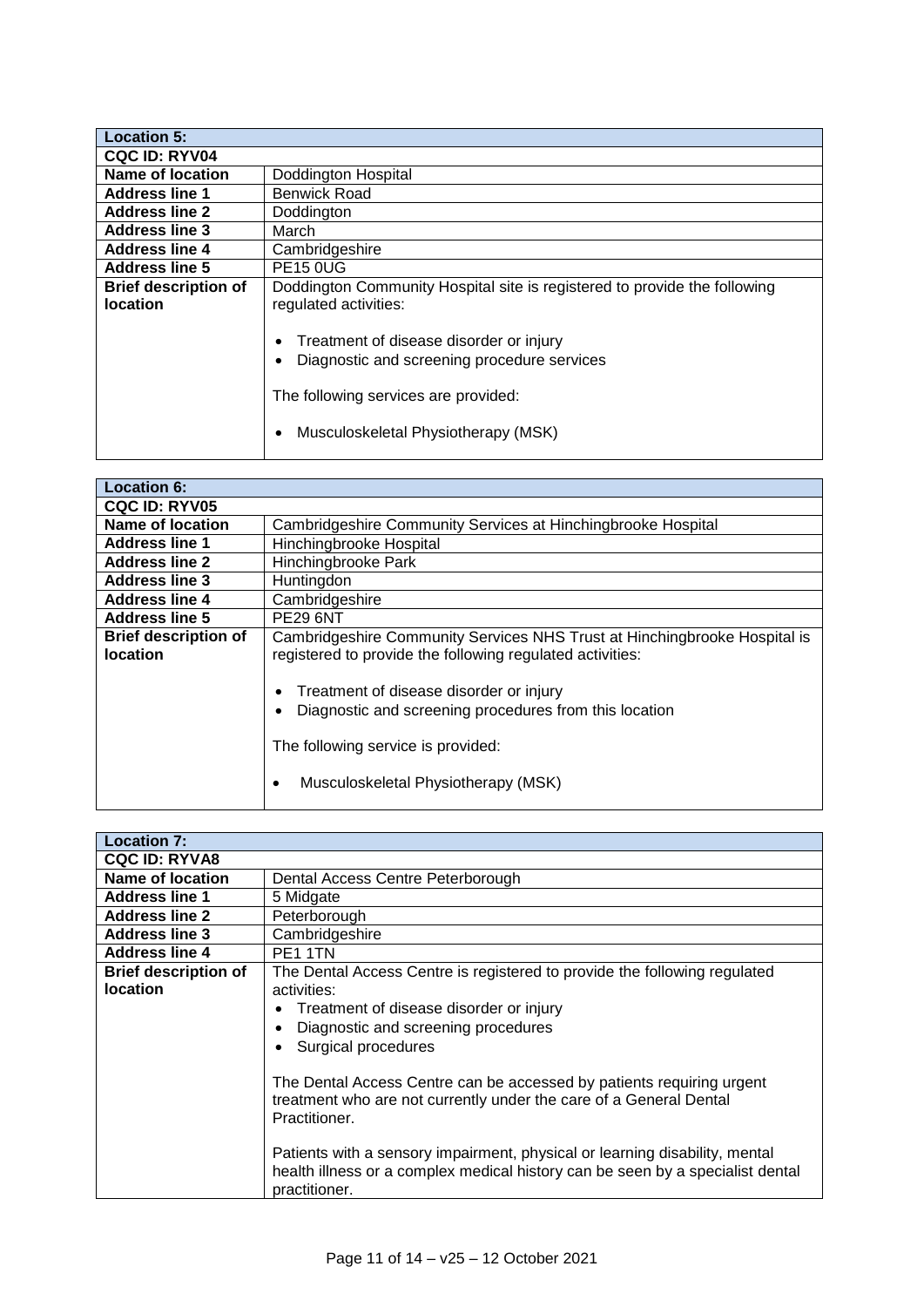The table below shows CCS NHS Trust's registered locations and the regulated activities, service name and type for each location.

| <b>Registered Location</b>                       |                                            |                                           |                     |                | <b>Regulated Activities</b>                         |                         |                                      | <b>CCS Service Name</b>                                                  | <b>CQC Service type</b>                |                         |                                     |                                     |                       |                                               |                        |                                        |                               |                                                                                   |                                                                       |                              |                               |                            |
|--------------------------------------------------|--------------------------------------------|-------------------------------------------|---------------------|----------------|-----------------------------------------------------|-------------------------|--------------------------------------|--------------------------------------------------------------------------|----------------------------------------|-------------------------|-------------------------------------|-------------------------------------|-----------------------|-----------------------------------------------|------------------------|----------------------------------------|-------------------------------|-----------------------------------------------------------------------------------|-----------------------------------------------------------------------|------------------------------|-------------------------------|----------------------------|
|                                                  | Treatment of disease, disorder or<br>mjury | procedures<br>screening<br>Diagnostic and | Surgical Procedures | Personal Care  | Accommodation for treatment for<br>substance misuse | Family Planning         | Transport, Triage and Medical Advice |                                                                          | Community Healthcare Services<br>(CHC) | Services (ACS)<br>Acute | Doctors Consultation Services (DCS) | (DTS)<br>Doctors Treatment Services | Dental Services (DEN) | Diagnostic and/or Screening Services<br>(DSS) | Hospice Services (HPS) | Long-term Conditions Services<br>(LTC) | Rehabilitation Services (RHS) | Residential substance misuse<br>treatment and/or rehabilitation<br>Services (RSM) | Community Based Services for<br>People who Misuse Substances<br>(SMC) | Remote Clinical Advice (RCA) | Mobile Doctors Services (MBS) | Urgent Care Services (UCS) |
| <b>Head Quarters, Units 7</b><br>& 8 Meadow Park | $\mathsf{X}$                               | X                                         | $\mathsf X$         |                |                                                     |                         |                                      | <b>Dental Service</b>                                                    |                                        |                         |                                     |                                     | $\mathsf X$           |                                               |                        |                                        |                               |                                                                                   |                                                                       |                              |                               |                            |
|                                                  | $\overline{X}$                             | $\overline{X}$                            |                     |                |                                                     | $\overline{\mathsf{X}}$ |                                      | Sexual Health/iCaSH services                                             | $\overline{\mathsf{X}}$                |                         |                                     |                                     |                       |                                               |                        |                                        |                               |                                                                                   |                                                                       |                              |                               |                            |
|                                                  | $\mathsf{X}$                               |                                           |                     | $\pmb{\times}$ |                                                     |                         |                                      | Children's Additional Needs-<br><b>Community Nursing</b>                 | X                                      |                         |                                     |                                     |                       |                                               |                        |                                        |                               |                                                                                   |                                                                       |                              |                               |                            |
|                                                  | $\mathsf{X}$                               |                                           |                     | $\mathsf X$    |                                                     |                         |                                      | Children's Additional Needs -<br><b>Continuing Care</b>                  | X                                      |                         |                                     |                                     |                       |                                               |                        |                                        |                               |                                                                                   |                                                                       |                              |                               |                            |
|                                                  | $\mathsf{X}$                               |                                           |                     |                |                                                     |                         |                                      | Children's Additional Needs - Special<br><b>Needs School Nursing</b>     | $\mathsf{X}$                           |                         |                                     |                                     |                       |                                               |                        |                                        |                               |                                                                                   |                                                                       |                              |                               |                            |
|                                                  | $\mathsf{X}$                               |                                           |                     | $\mathsf{X}$   |                                                     |                         |                                      | Children's Additional Needs -<br><b>Specialist Nursing</b>               | X.                                     |                         |                                     |                                     |                       |                                               |                        |                                        |                               |                                                                                   |                                                                       |                              |                               |                            |
|                                                  | $\overline{X}$                             |                                           |                     |                |                                                     |                         |                                      | <b>Community Paediatricians</b>                                          | $\overline{\mathsf{x}}$                |                         | $\overline{X}$                      |                                     |                       |                                               |                        |                                        |                               |                                                                                   |                                                                       |                              |                               |                            |
|                                                  | $\overline{\mathsf{X}}$                    |                                           |                     |                |                                                     |                         |                                      | <b>Children's Community Nursing</b>                                      | $\overline{X}$                         |                         |                                     |                                     |                       |                                               |                        |                                        |                               |                                                                                   |                                                                       |                              |                               |                            |
|                                                  | $\overline{\mathsf{x}}$                    |                                           |                     |                |                                                     |                         |                                      | <b>Children's Community Eye Service</b>                                  | $\overline{\mathsf{X}}$                |                         |                                     |                                     |                       |                                               |                        |                                        |                               |                                                                                   |                                                                       |                              |                               |                            |
|                                                  | $\mathsf{X}$                               |                                           |                     |                |                                                     |                         |                                      | Paediatric Physio and Occupational<br>Therapy                            | $\mathsf{X}$                           |                         |                                     |                                     |                       |                                               |                        |                                        |                               |                                                                                   |                                                                       |                              |                               |                            |
|                                                  | X                                          |                                           |                     |                |                                                     |                         |                                      | Paediatric Speech and Language                                           | $\mathsf X$                            |                         |                                     |                                     |                       |                                               |                        |                                        |                               |                                                                                   |                                                                       |                              |                               |                            |
|                                                  | $\overline{X}$                             | X                                         |                     |                |                                                     |                         |                                      | <b>Community Paediatric Audiology</b>                                    | $\overline{X}$                         |                         |                                     |                                     |                       |                                               |                        |                                        |                               |                                                                                   |                                                                       |                              |                               |                            |
|                                                  | X                                          | X                                         |                     |                |                                                     |                         |                                      | Vision, Hearing Screening and<br>national Child Measurement<br>Programme | X                                      |                         |                                     |                                     |                       |                                               |                        |                                        |                               |                                                                                   |                                                                       |                              |                               |                            |
|                                                  | $\overline{X}$                             |                                           |                     |                |                                                     |                         |                                      | 0-19 services (HCP)                                                      | $\overline{X}$                         |                         |                                     |                                     |                       |                                               |                        |                                        |                               |                                                                                   |                                                                       |                              |                               |                            |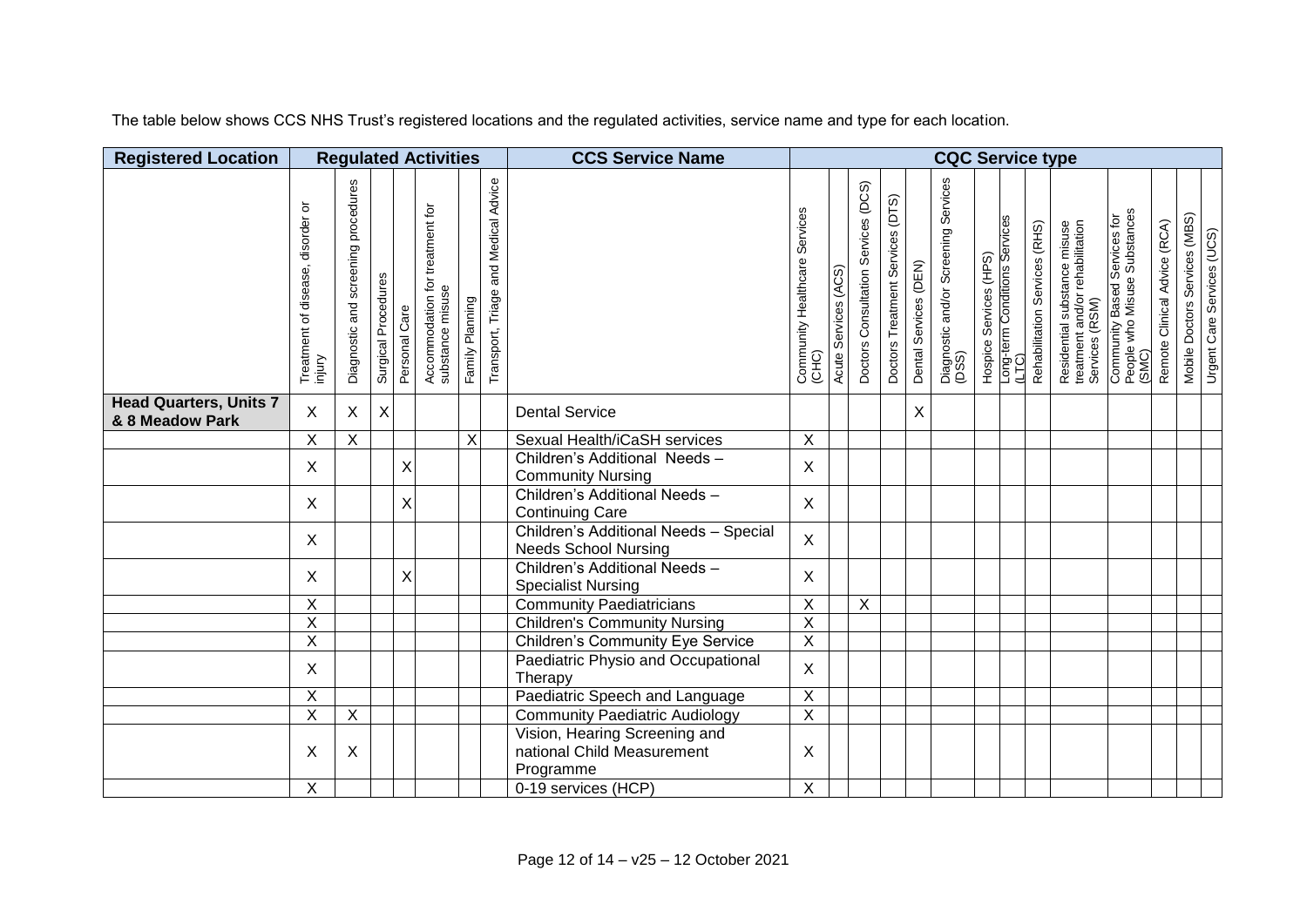| <b>Registered Location</b> | <b>Regulated Activities</b>                          |                                              |                     |               |                                                     |                 |                                         | <b>CCS Service Name</b>                                                 | <b>CQC Service type</b>                   |                            |                                        |                                     |                       |                                               |                        |                                        |                               |                                                                                   |                                                                       |                              |                                                             |  |
|----------------------------|------------------------------------------------------|----------------------------------------------|---------------------|---------------|-----------------------------------------------------|-----------------|-----------------------------------------|-------------------------------------------------------------------------|-------------------------------------------|----------------------------|----------------------------------------|-------------------------------------|-----------------------|-----------------------------------------------|------------------------|----------------------------------------|-------------------------------|-----------------------------------------------------------------------------------|-----------------------------------------------------------------------|------------------------------|-------------------------------------------------------------|--|
|                            | ৯<br>disorder<br>disease,<br>৳<br>Treatment<br>mjury | procedures<br>screening<br>and<br>Diagnostic | Surgical Procedures | Personal Care | Accommodation for treatment for<br>substance misuse | Family Planning | and Medical Advice<br>Transport, Triage |                                                                         | Services<br>Community Healthcare<br>(CHC) | (ACS)<br>Services<br>Acute | Services (DCS)<br>Doctors Consultation | (DTS)<br>Doctors Treatment Services | Dental Services (DEN) | Diagnostic and/or Screening Services<br>(DSS) | Hospice Services (HPS) | Long-term Conditions Services<br>(LTC) | Rehabilitation Services (RHS) | Residential substance misuse<br>treatment and/or rehabilitation<br>Services (RSM) | Community Based Services for<br>People who Misuse Substances<br>(SMC) | Remote Clinical Advice (RCA) | Mobile Doctors Services (MBS)<br>Urgent Care Services (UCS) |  |
|                            | X                                                    |                                              |                     |               |                                                     |                 |                                         | Infant Feeding Team (Pre-school &<br>breastfeeding)                     | X                                         |                            |                                        |                                     |                       |                                               |                        |                                        |                               |                                                                                   |                                                                       |                              |                                                             |  |
|                            | X                                                    |                                              |                     |               |                                                     |                 |                                         | <b>Paediatric Dietetics</b>                                             | $\pmb{\times}$                            |                            |                                        |                                     |                       |                                               |                        |                                        |                               |                                                                                   |                                                                       |                              |                                                             |  |
|                            | X                                                    |                                              |                     |               |                                                     |                 |                                         | Youth Offending Team                                                    | $\mathsf X$                               |                            |                                        |                                     |                       |                                               |                        |                                        |                               |                                                                                   |                                                                       |                              |                                                             |  |
|                            | X                                                    |                                              |                     |               |                                                     |                 |                                         | Looked After Children                                                   | $\sf X$                                   |                            |                                        |                                     |                       |                                               |                        |                                        |                               |                                                                                   |                                                                       |                              |                                                             |  |
|                            | Χ                                                    | $\sf X$                                      |                     |               |                                                     |                 |                                         | Deep Vein Thrombosis (DVT)                                              | $\sf X$                                   |                            |                                        |                                     |                       |                                               |                        |                                        |                               |                                                                                   |                                                                       |                              |                                                             |  |
|                            | X                                                    | X                                            |                     |               |                                                     |                 |                                         | Anticoagulation (Luton)                                                 | $\sf X$                                   |                            |                                        |                                     |                       |                                               |                        |                                        |                               |                                                                                   |                                                                       |                              |                                                             |  |
|                            | X                                                    |                                              |                     |               |                                                     |                 |                                         | Haemoglobinopathy                                                       | $\sf X$                                   |                            |                                        |                                     |                       |                                               |                        |                                        |                               |                                                                                   |                                                                       |                              |                                                             |  |
|                            | $\overline{\mathsf{x}}$                              | $\overline{X}$                               |                     |               |                                                     |                 |                                         | Phlebotomy (Luton)                                                      | $\overline{X}$                            |                            |                                        |                                     |                       |                                               |                        |                                        |                               |                                                                                   |                                                                       |                              |                                                             |  |
|                            | X                                                    | X                                            |                     |               |                                                     |                 |                                         | Cancer and Palliative Care (Luton)                                      | X                                         |                            |                                        |                                     |                       |                                               |                        |                                        |                               |                                                                                   |                                                                       |                              |                                                             |  |
|                            | X                                                    |                                              |                     | X             |                                                     |                 |                                         | <b>Community Nursing Service</b>                                        | $\mathsf X$                               |                            |                                        |                                     |                       |                                               |                        |                                        |                               |                                                                                   |                                                                       |                              |                                                             |  |
|                            | X                                                    | X                                            |                     |               |                                                     |                 |                                         | MSK Physiotherapy (where not<br>location specific)                      | X                                         |                            |                                        |                                     |                       |                                               |                        |                                        |                               |                                                                                   |                                                                       |                              |                                                             |  |
|                            | X                                                    |                                              |                     |               |                                                     |                 |                                         | Emotional Health & Wellbeing Service<br>(Cambridgeshire & Peterborough) | $\mathsf X$                               |                            |                                        |                                     |                       |                                               |                        |                                        |                               |                                                                                   |                                                                       |                              |                                                             |  |
|                            | X                                                    | $\overline{\mathsf{x}}$                      |                     |               |                                                     |                 |                                         | <b>Acquired Brain Injury Service</b>                                    | $\overline{X}$                            |                            |                                        |                                     |                       |                                               |                        |                                        | $\overline{X}$                |                                                                                   |                                                                       |                              |                                                             |  |
|                            | X                                                    | $\overline{\mathsf{x}}$                      |                     |               |                                                     |                 |                                         | Neuro-Rehabilitation Service                                            | $\overline{X}$                            |                            |                                        |                                     |                       |                                               |                        |                                        | $\overline{\mathsf{x}}$       |                                                                                   |                                                                       |                              |                                                             |  |